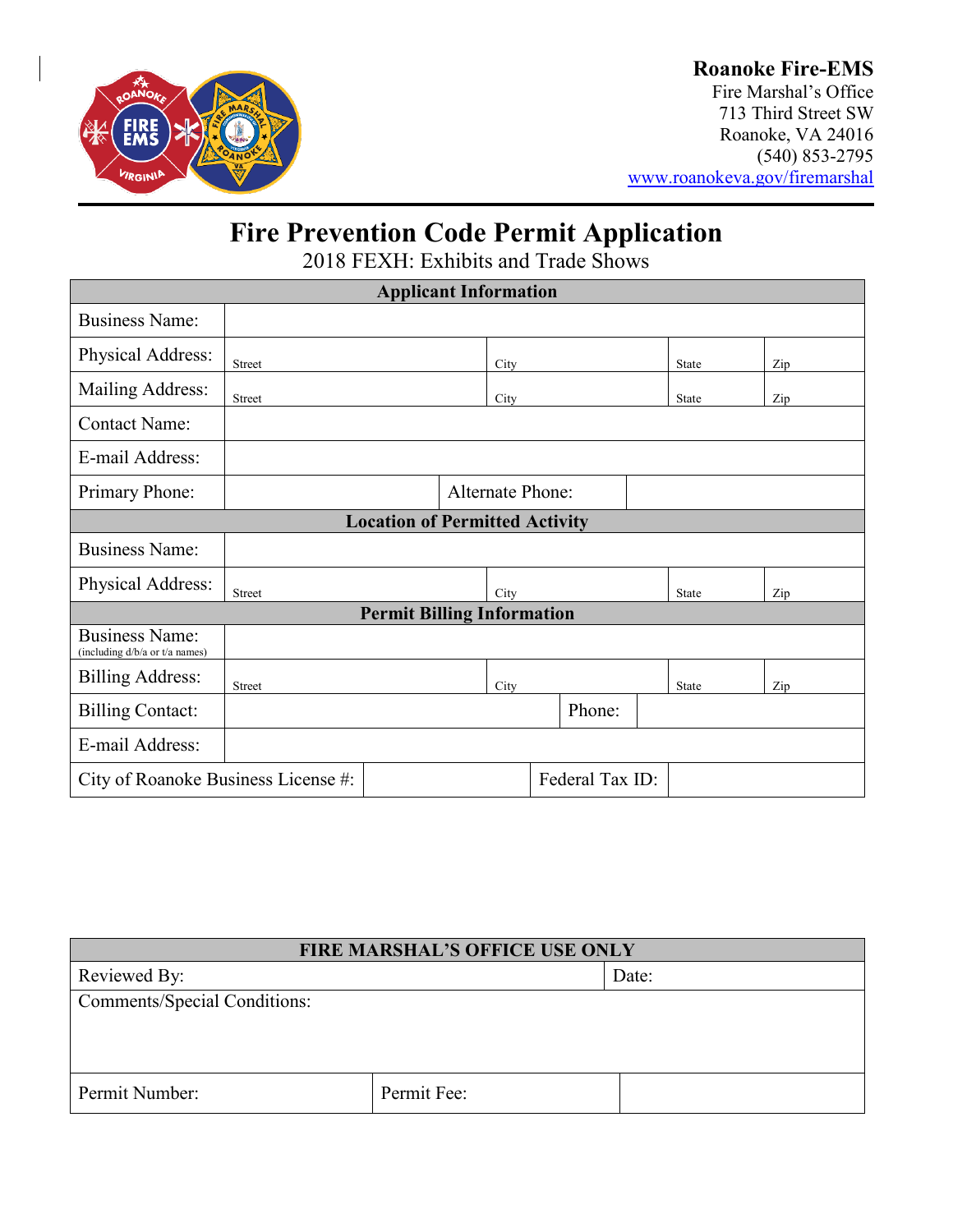| <b>Application Checklist</b> |  |
|------------------------------|--|
|------------------------------|--|

Г

| Review of this permit application requires all of the following to be included:                                                                                                                                                                                                                                                                                                                                                                                                                                                                                                                                                                               |
|---------------------------------------------------------------------------------------------------------------------------------------------------------------------------------------------------------------------------------------------------------------------------------------------------------------------------------------------------------------------------------------------------------------------------------------------------------------------------------------------------------------------------------------------------------------------------------------------------------------------------------------------------------------|
| Completed Fire Prevention Code Permit Application                                                                                                                                                                                                                                                                                                                                                                                                                                                                                                                                                                                                             |
| Site Plan/Floor Plan Showing:<br>1. Number of Spaces Being Used<br>2. Dimensions and Size of Exhibits<br>3. Aisle and Aisle Widths<br>4. Registration Areas<br>5. Service Areas<br>6. Entrance Units (header, kiosks, turn stiles, etc., and dimensions)<br>7. Location of Vehicles<br>8. Covered exhibits (canopies, tents and enclosed or partially enclosed structures)<br>9. Location of Cooking devices and demonstrations (permit may be required when<br>cooking devices are not protected by an approved hood suppression system)<br>10. Stages and Seating Areas<br>11. Location of ALL Exits and Openings<br>12. Location of ALL Fire Extinguishers |
| Certificate of Occupancy or Temporary Certificate of Occupancy with the occupant<br>load as determined by the Building Officials and the Fire Officials.                                                                                                                                                                                                                                                                                                                                                                                                                                                                                                      |
| Copy of Certificate of Insurance (if required)                                                                                                                                                                                                                                                                                                                                                                                                                                                                                                                                                                                                                |
| Safety Plan                                                                                                                                                                                                                                                                                                                                                                                                                                                                                                                                                                                                                                                   |
|                                                                                                                                                                                                                                                                                                                                                                                                                                                                                                                                                                                                                                                               |
|                                                                                                                                                                                                                                                                                                                                                                                                                                                                                                                                                                                                                                                               |
| <b>Circumstances of Application/Description of Work</b>                                                                                                                                                                                                                                                                                                                                                                                                                                                                                                                                                                                                       |
|                                                                                                                                                                                                                                                                                                                                                                                                                                                                                                                                                                                                                                                               |
|                                                                                                                                                                                                                                                                                                                                                                                                                                                                                                                                                                                                                                                               |
|                                                                                                                                                                                                                                                                                                                                                                                                                                                                                                                                                                                                                                                               |
|                                                                                                                                                                                                                                                                                                                                                                                                                                                                                                                                                                                                                                                               |
|                                                                                                                                                                                                                                                                                                                                                                                                                                                                                                                                                                                                                                                               |
|                                                                                                                                                                                                                                                                                                                                                                                                                                                                                                                                                                                                                                                               |
|                                                                                                                                                                                                                                                                                                                                                                                                                                                                                                                                                                                                                                                               |
|                                                                                                                                                                                                                                                                                                                                                                                                                                                                                                                                                                                                                                                               |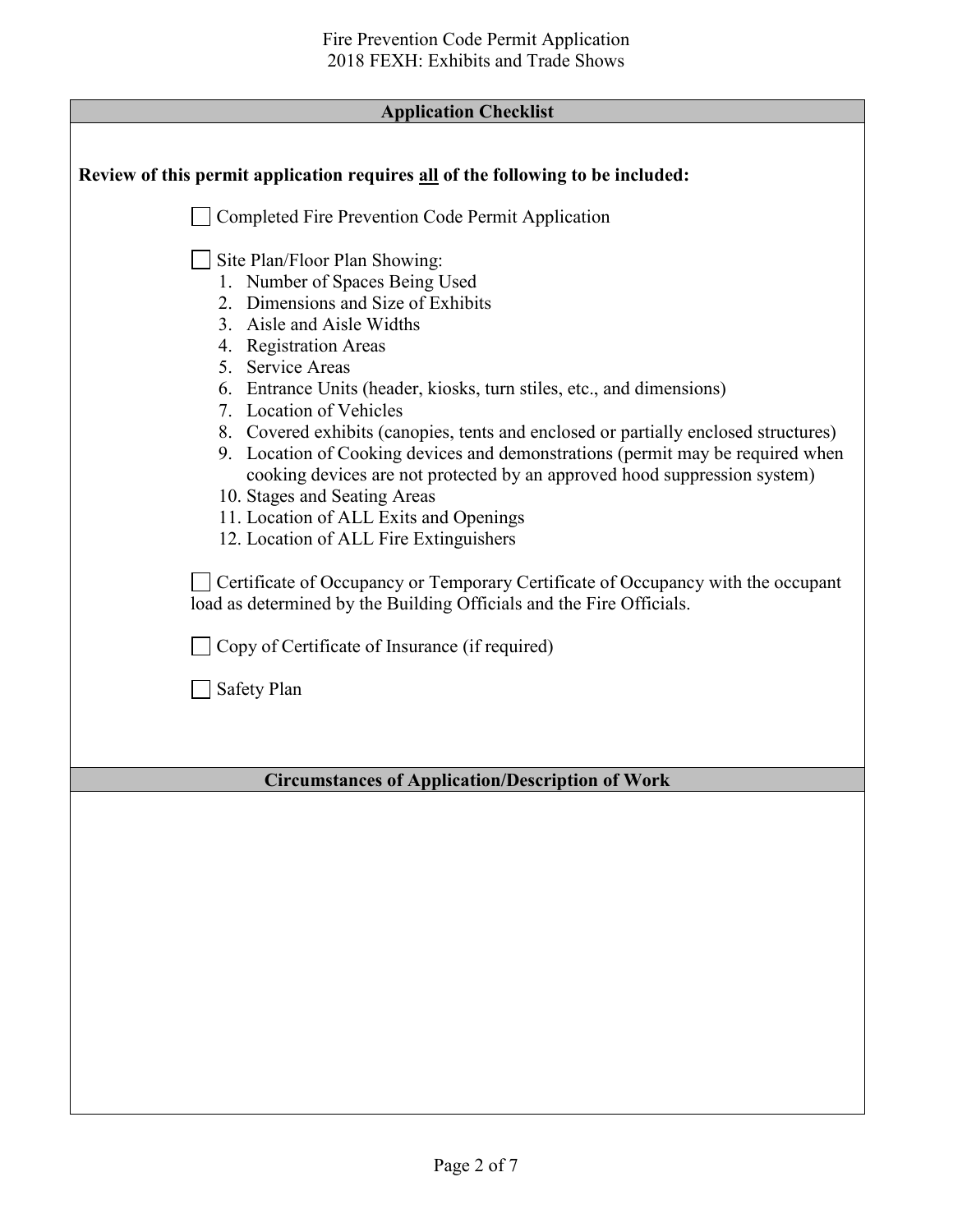#### **Permit General Conditions and Acknowledgements**

The Applicant is required to review the following provisions of the Statewide Fire Prevention Code and its referenced standards. After reviewing each provision, the Applicant must initial each item to acknowledge their review and agreement to comply with the requirement. If the requirement is not applicable to the application, the Applicant is to write N/A in place of their initials.

- A certificate of occupancy (or a temporary certificate of occupancy) with the occupant load as determined by the Building Officials and the Fire Officials shall be posted near the front entrance and available for inspection by the Building and Fire Officials.
- No overcrowding shall be allowed. (Defined as exceeding the approved occupant load or crowding that blocks the means of egress.)
- A tracking system (hand counters or other method) that correctly reflects the number of people on the premises is to be maintained at all times.
- Entrance doors in all buildings open to the general public shall not be secured from the egress side during periods that the building is open to the general public.
- No storage of any kind (temporary or otherwise) is allowed to block exits, exit aisles or exit discharges. All aisles leading to the exits and from the exits to the public way are to remain unobstructed at all times. Parking shall not obstruct exit discharges.
- All exits signs shall be visible and all illuminated exit signs shall be illuminated at all times the building is occupied. All egress lighting shall work as designed.
- All decorative material and vegetation shall be either noncombustible or flame- resistant in accordance with both large and small-scale flame test of NFPA 701. The interior finish of all structures shall be maintained as approved.
- No open flame (such as candles) shall be used without first obtaining approval and/or permit from the Fire Marshal's office.
- All exhibits or trade shows are required to supply the Fire Code Official a set of floor plans to be approved and signed at least 15 days prior to event.
- All fire protection equipment (including exit doors, stairwells, fire department cabinets and connections, pull stations, strobe lights, sprinkler system and fire extinguishers) shall not be hidden or obstructed at any time.
- The use of compressed flammable gases (acetylene, hydrogen, propane and butane) inside facility is prohibited (unless approved by the Fire Code Official) while occupied by the general public. May require additional permits.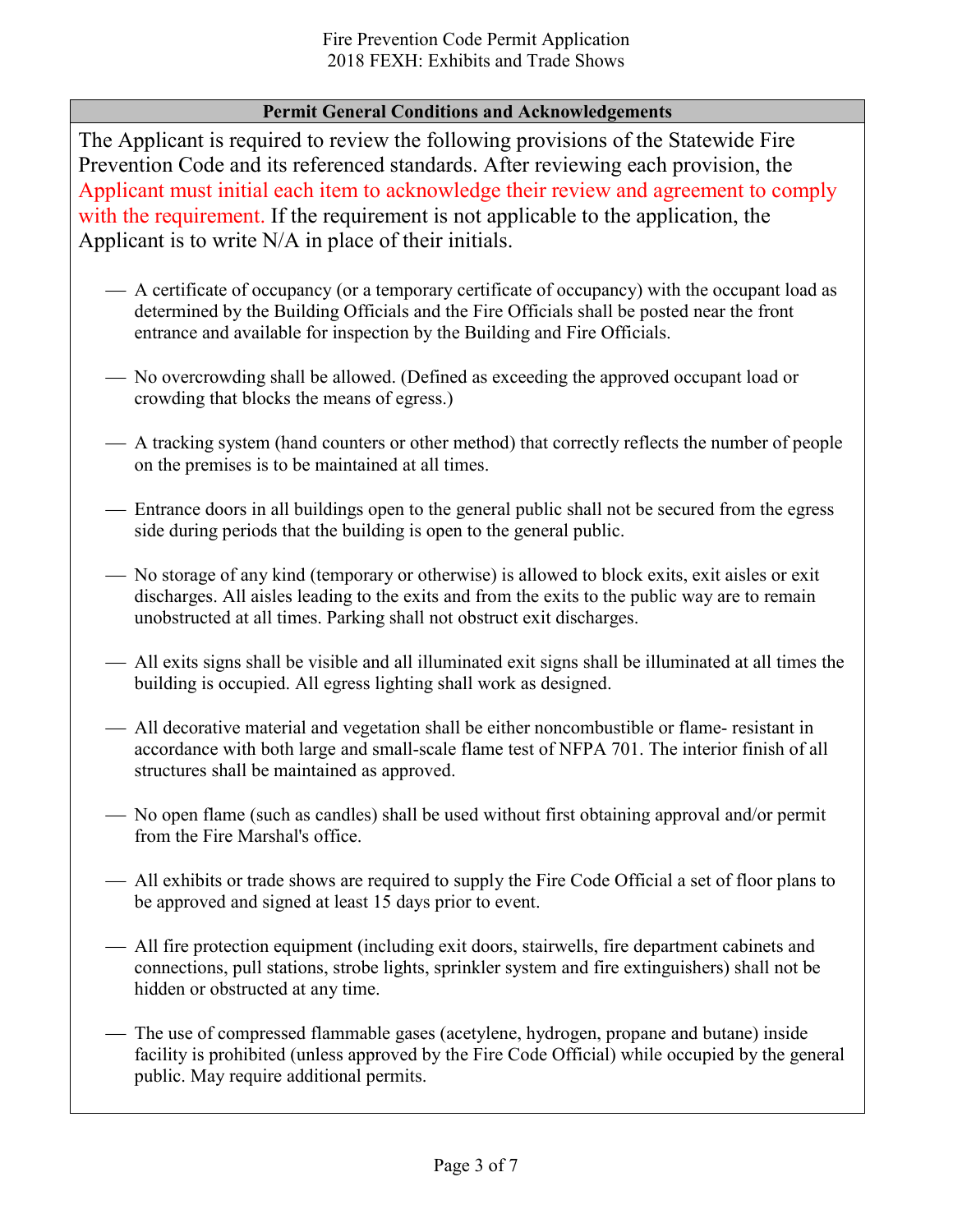- The use of cutting and welding equipment as part of an exhibit shall require approval and a permit from the Fire Marshal's office.
- All combustible waste shall be stored in non-combustible containers and removed from the premises at least once a day.
- The use of any hazardous materials in exhibits requires the approval of the Fire Code Official and a request accompanied by the Material Safety Data Sheets (SDS) shall be submitted to the Fire Marshal's Office at least 30 days prior to event.
- All cooking (as part of the event or supporting the event) shall be governed by the Virginia Statewide Fire Prevention Code and subject to a pre-event inspection by the Fire Code Official. This includes mobile cooking.
- A copy of certificate of insurance, with a face value of a minimum of one million dollars showing the City of Roanoke of the additional insurance and the Fire Marshal as the certificate holder, when event is being held in a facility outside of its normal use group (non-typical use group of a facility).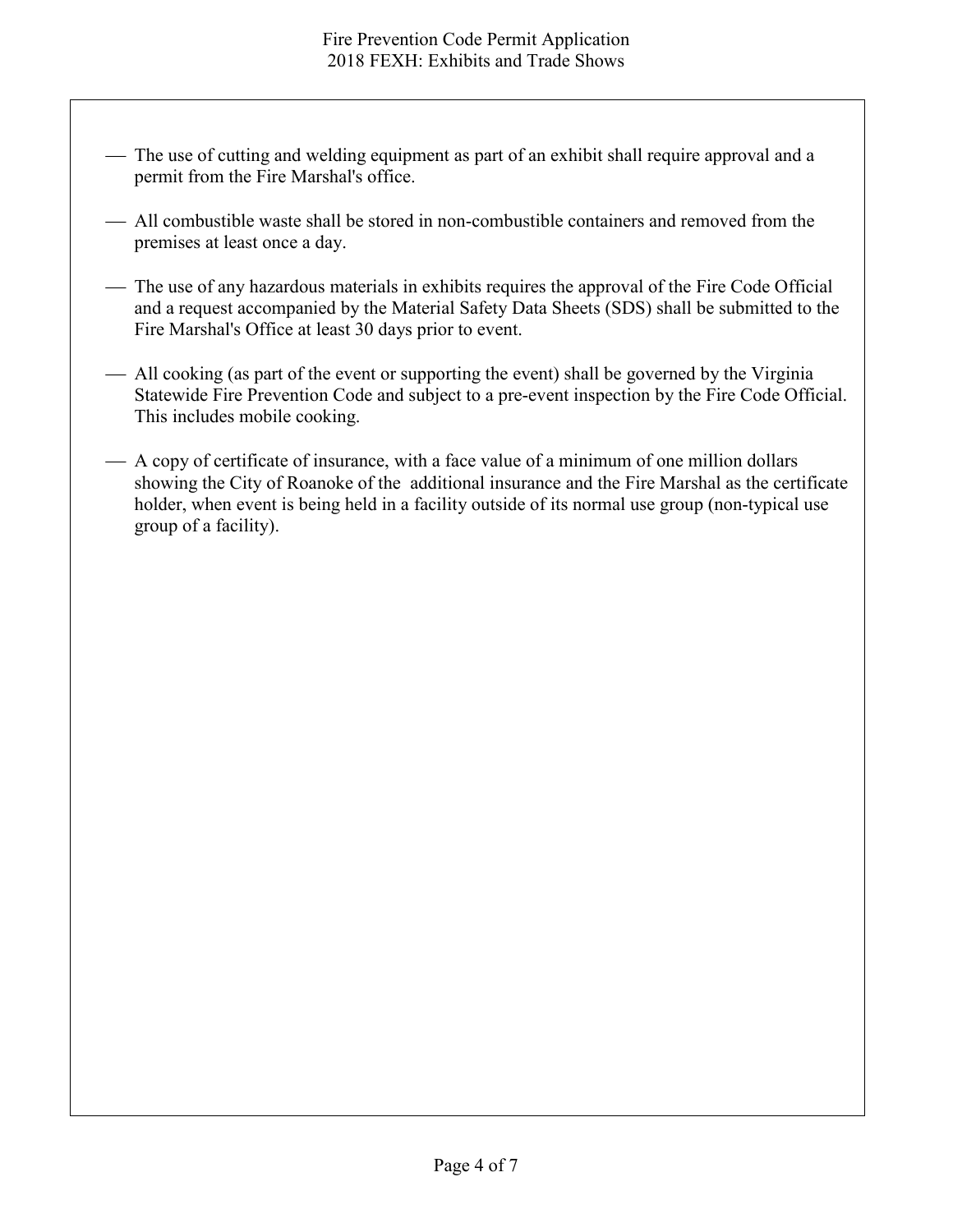## **Permit Certification**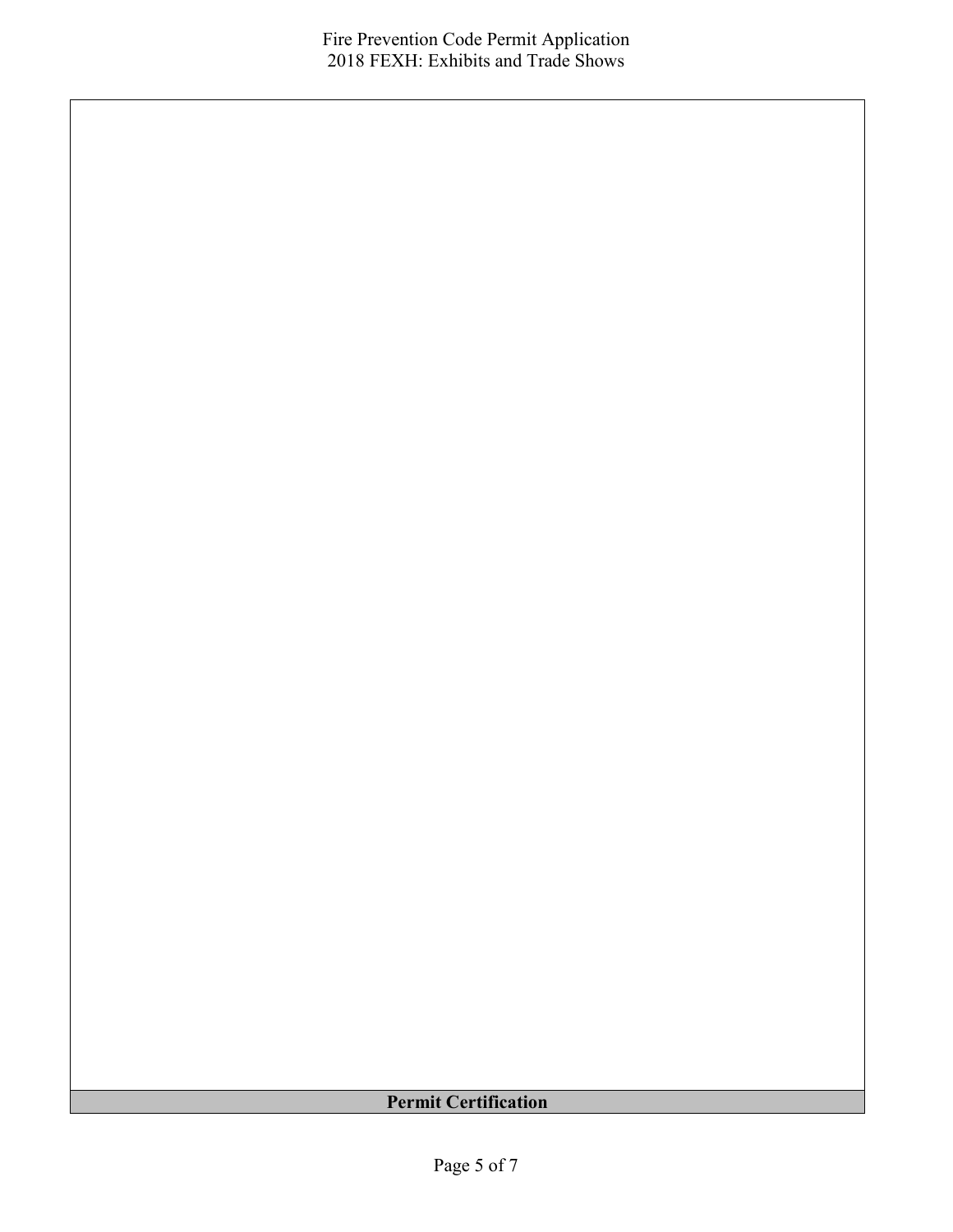By my signature below, I hereby certify that I have read and examined this application and that all of the information contained therein is true and correct. Furthermore, I certify that the proposed operations will fully comply with the requirements contained in The Virginia Statewide Fire Prevention Code and any other related laws and /or Codes. I agree to indemnify, save harmless, and defend the City of Roanoke, its agents and employees, from all claims, damages, costs, expenses, and charges, including attorney's fees, which arise out of or by reason of these operations.

I acknowledge that if a permit is issued based on this application, it shall only be valid with in the building, facility, and/or location listed on this application for the specific date(s) and time(s) for which it is issued.

I acknowledge that approval of this application does not constitute permit issuance. Permit issuance does not occur until the completion of an on-site inspection by the Roanoke Fire Marshal's Office.

I acknowledge and understand that any violations of the Virginia Statewide Fire Prevention Code and/or the requirements of this permit may result in immediate permit suspension or revocation.

I agree to indemnify, save harmless, and defend the City of Roanoke, Virginia and its agents and employees from all claims, damages, costs, expenses, and charges, including attorney's fees, which arise out of or by reason of the activities associated with this permit.

| Name:             |       |  |
|-------------------|-------|--|
| <b>Signature:</b> | Date: |  |